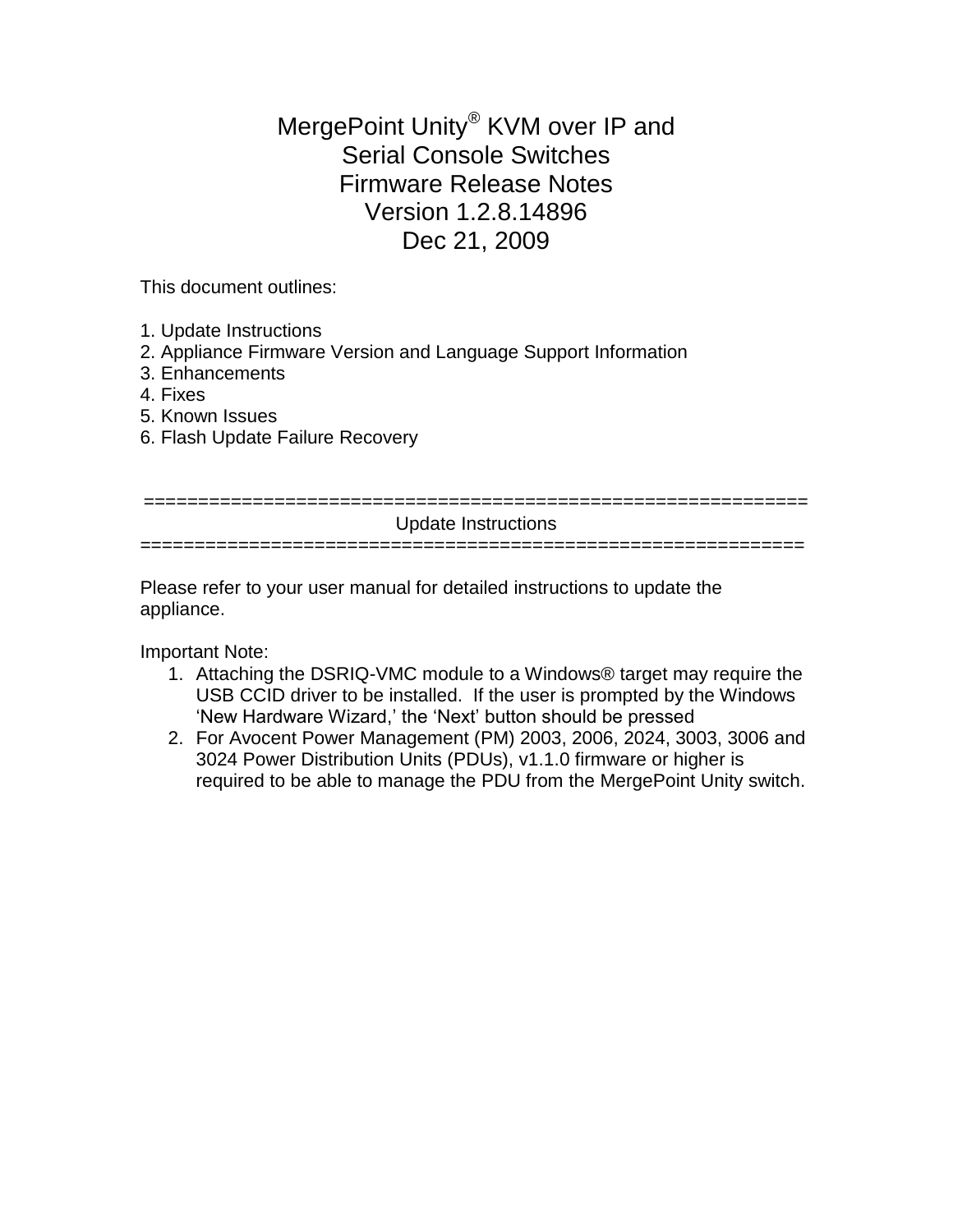============================================================= Appliance Firmware Version and Language Support Information

=============================================================

The following appliances are supported with this update:

| <b>Switch</b> | <b>English</b>            |
|---------------|---------------------------|
| MPU104E       | FL0620-AVO-1.2.7.14853.fl |
| MPU108E       |                           |
| MPU108EDAC    |                           |
| MPU1016       |                           |
| MPU1016DAC    |                           |
| MPU2016       |                           |
| MPU2016DAC    |                           |
| MPU2032       |                           |
| MPU2032DAC    |                           |
| MPU4032       |                           |
| MPU4032DAC    |                           |
| MPU8032       |                           |
| MPU8032DAC    |                           |

============================================================= **Enhancements** =============================================================

This release contains the following enhancements:

- 1. Added support for PM1000 series of PDU devices
- 2. Added support for KVM video viewer on MAC OS 64-bit computers

| <b>Fixes</b> |
|--------------|
| ___          |

| Known Issues |  |
|--------------|--|
|              |  |

=============================================================